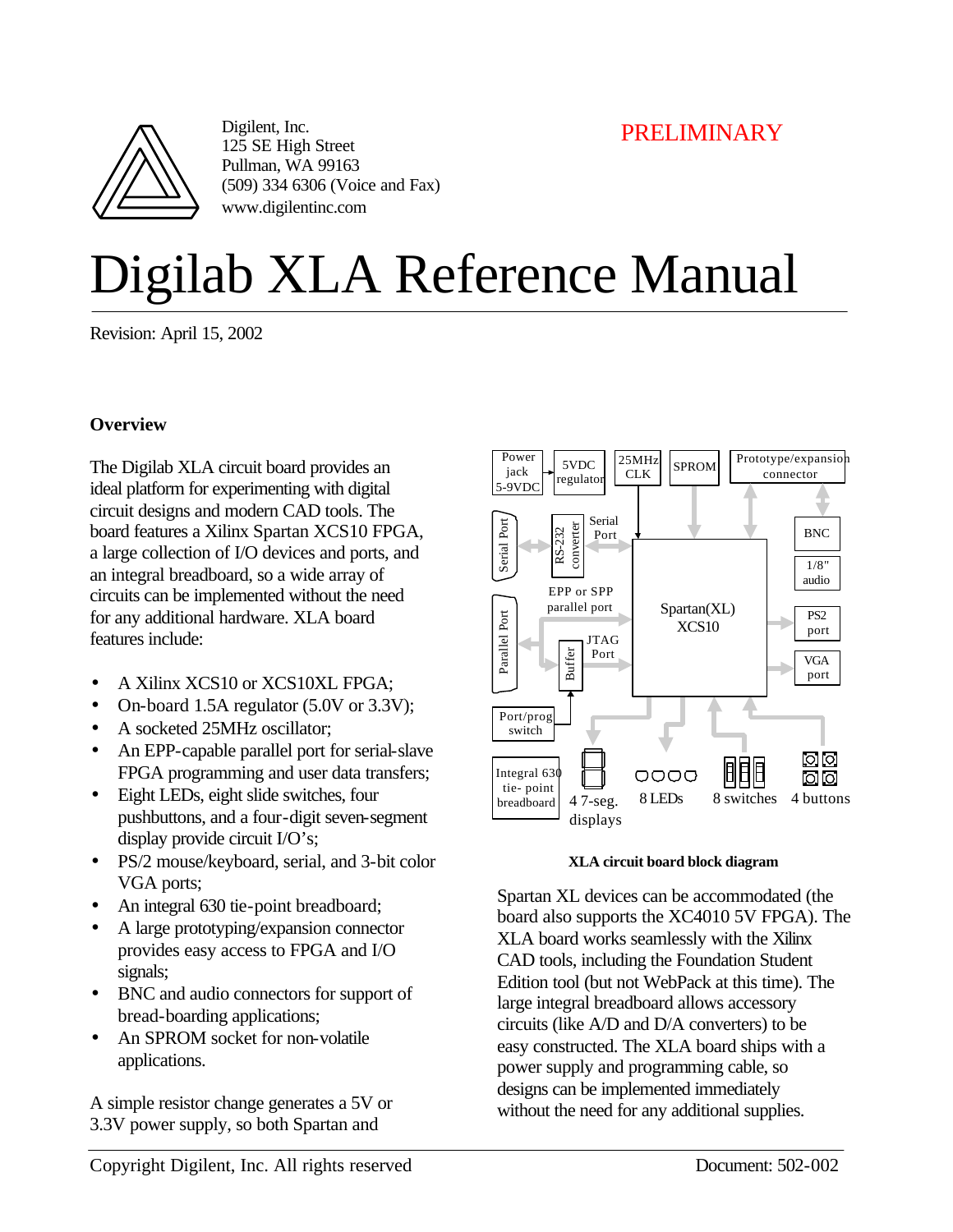#### **Functional Description**

The XLA board provides a self-contained digital circuit design environment that offers an ideal platform for experimenting with digital circuit designs and/or modern CAD tools. A large-capacity gate array, provide allow a wide array of designs to be implemented without the need for any additional hardware.

#### **Signals**

The Digilab board has been designed to allow rapid circuit construction and convenient test lead attachment. Most signals are routed to the prototyping connector (J1), to the gate array, and to a test lead connector. Depending on function, the signals arise from devices or connectors on the board, or they drive devices or connectors on the board. The table defines all Digilab signals and shows all their connections.

#### **Circuit board**

The FR-4 fiberglass circuit board uses a 1oz. copper, two layer, plated through-hole process with 6mil minimum trace size and .039" throughholes. Solder mask is provided on both sides, a silk-screen is provided on the component side, and all connectors can accommodate mechanical

| <b>Signal</b>    | <b>Definition</b>                  | <b>Connections</b>           |  |  |
|------------------|------------------------------------|------------------------------|--|--|
| $A1 - A4$        | Seven-segment Anodes               | SSDs, FPGA, J1               |  |  |
| $CA - CG$        | Seven-segment Cathodes             | SSDs, FPGA, J1               |  |  |
| DP               | Seven-segment Decimal Point        | SSDs, J1                     |  |  |
| $BTN1 - 4$       | <b>Push Button connections</b>     | Buttons, FPGA, J1            |  |  |
| $SW1 - SW8$      | Slide switch connections           | Switches, FPGA, J1           |  |  |
| $LD1 - LD8$      | LED connections                    | LEDs, FPGA, J1               |  |  |
| <b>LDG</b>       | Gate connection on 74HC373         | 74HC373, FPGA, J1            |  |  |
| <b>ASFT</b>      | Audio connector shaft              | Audio connector, J1          |  |  |
| <b>ATIP</b>      | Audio connector tip                | Audio connector, J1          |  |  |
| CLK1             | CLK1 connected to PGCK1            | CLK1, FPGA                   |  |  |
| CLK <sub>2</sub> | CLK2 connected to PGCK2            | CLK2, FPGA, J1               |  |  |
| $O1 - O5$        | Unassigned FPGA pins               | FPGA, J1, J2                 |  |  |
| PD0 - PD7        | Parallel port data pins            | J7 (par. port), FPGA, J1, J3 |  |  |
| <b>PWE</b>       | Parallel port Write Enable (EPP)   | J7 (par. port), FPGA, J1, J3 |  |  |
| <b>PAS</b>       | Parallel port Address Strobe (EPP) | J7 (par. port), FPGA, J1, J3 |  |  |
| <b>PDS</b>       | Parallel port Data Strobe (EPP)    | J7 (par. port), FPGA, J1, J3 |  |  |
| <b>PINT</b>      | Parallel port Interrupt (EPP)      | J7 (par. port), FPGA, J1, J3 |  |  |
| <b>PRS</b>       | Parallel port Reset (EPP)          | J7 (par. port), FPGA, J1, J3 |  |  |
| <b>PWT</b>       | Parallel port Wait/Busy (EPP)      | J7 (par. port), FPGA, J3     |  |  |
| <b>BNCS</b>      | <b>BNC</b> connector shield        | BNC connector, J1            |  |  |
| <b>BNCP</b>      | BNC connector center post          | BNC connector, J1            |  |  |
| R, G, B          | VGA Red, Green, and Blue signals   | J6 (vga), FPGA, J2           |  |  |
| <b>HS</b>        | <b>VGA Horizontal Sync</b>         | J6 (vga), FPGA, J2           |  |  |
| VS.              | <b>VGA Vertical Sync</b>           | J6 (vga), FPGA, J2           |  |  |
| RXD, TXD         | RS-232 receive and send signals    | J4 (serial), FPGA, J2        |  |  |
| PS2D, PS2C       | PS2 port data and clock signals    | J5 (PS/2), FPGA, J1, J2      |  |  |

stays. Four 6/32"-sized corner holes are provided for stand-offs (to keep the board from contacting the work surface).

# **Power Supply**

The circuits and components on the Digilab XL board require a 5VDC or 3.3VDC power supply. The board is equipped with a LM317T

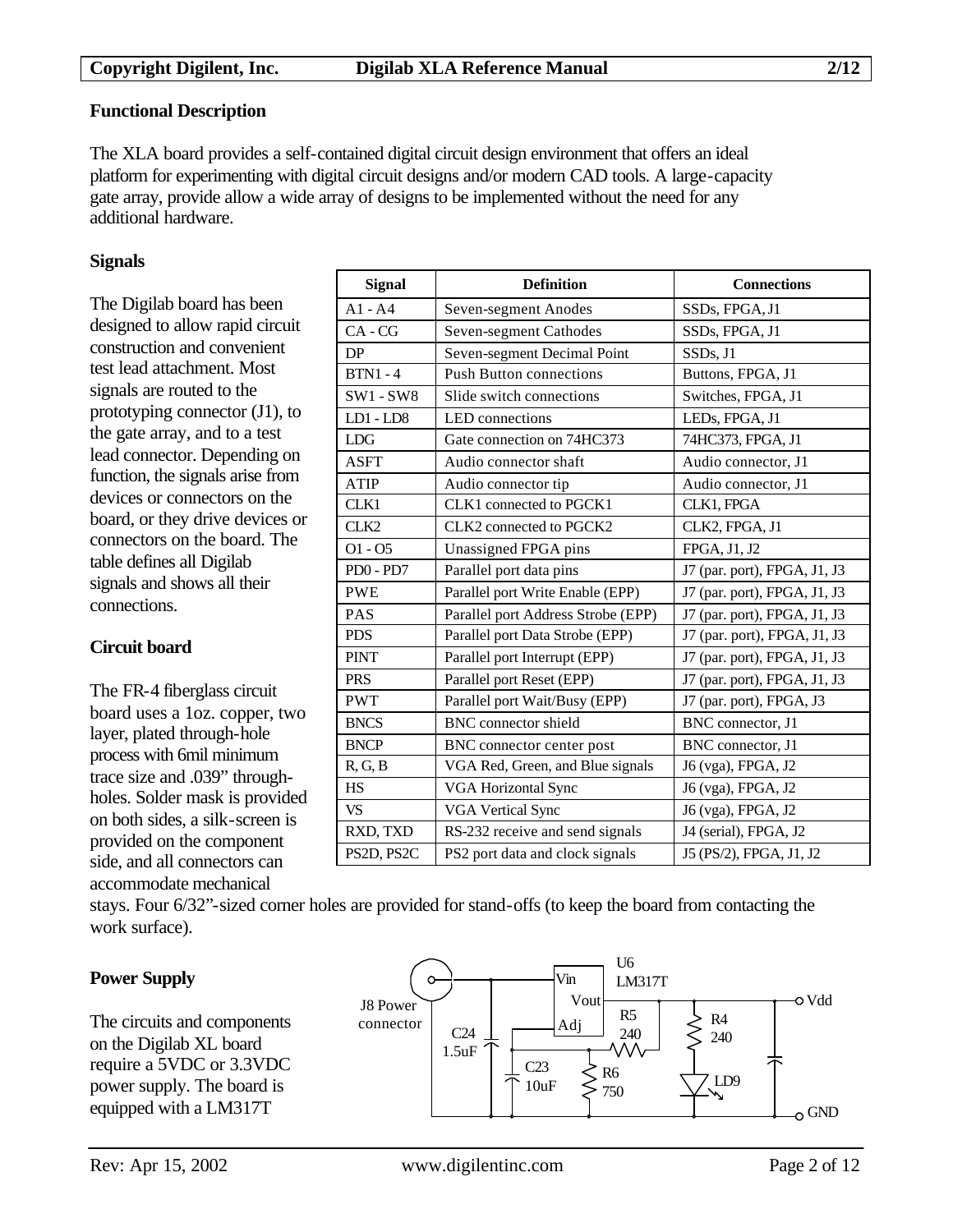Vdd

adjustable LDO voltage regulator (U6) that can produce either 5V or 3.3V depending on the R6 resistor value (750 ohms for 5V; 390 ohms for 3.3V). The regulator will produce the selected voltage whenever a 6V-12VDC wall-plug transformer is attached at the power jack J8. Any 6-12VDC wallplug transformer can be used, provided it has a coaxial 2.1mm center positive connector. The power circuit uses several bulk decoupling capacitors (C20, C23, C24) to produce a stable Vdd supply that typically has less than 50mV of ripple, even under heavy loads. An LED (LD9) in series with a 240 ohm resistor illuminates whenever power is present. With all IC's loaded in their sockets, including a 25MHz oscillator, the board consumes between 300 and 400 milliamps (depending on the size of FPGA-based circuits). Breadboard circuits or connected devices can markedly increase current consumption. For loads greater than about 500mA or power supply voltages greater than about 10V, the LM317T can be attached to the metalized pad on the circuit board with a 6/32 nut and screw to increase its heat-sinking capacity.

#### **Push Buttons**

Outputs from the four momentary-contact push buttons are normally low, and are driven high only while the button is actively pressed. The buttons nominally have a worst-case bounce time of about 1ms. The buttons drive the FPGA and J1 circuit nodes via a 4.7K resistor. The decoupling resistor is included so that the FPGA can use the buttonconnected pins as outputs if needed, without risking damage from the button state.



The eight slide switches can be used to connect either Vdd or GND to eight pins on the FPGA as well as to connections on J1. The switches exhibit about 2ms of bounce, and no active debouncing circuit is employed. As shown on the right, a 4.7Kohm series resistor is used to provide nominal input protection, and to allow the switch-connected inputs to the FPGA to be used as outputs if necessary.



RP6  $RP7 \leq 4.7KOhm$  To J1 and FPGA

**GND** 

4.7KOhm

# **LEDs**

Eight red LEDs are provided for circuit outputs. The LED cathodes are tied to ground via 270-ohm resistors (in resistor pack RP9). The anodes are driven by U1, a 74HC373 CMOS D-register with 24mA per pin output current. Inputs to the 74HC373, each of which have a 10K pull-down resistor

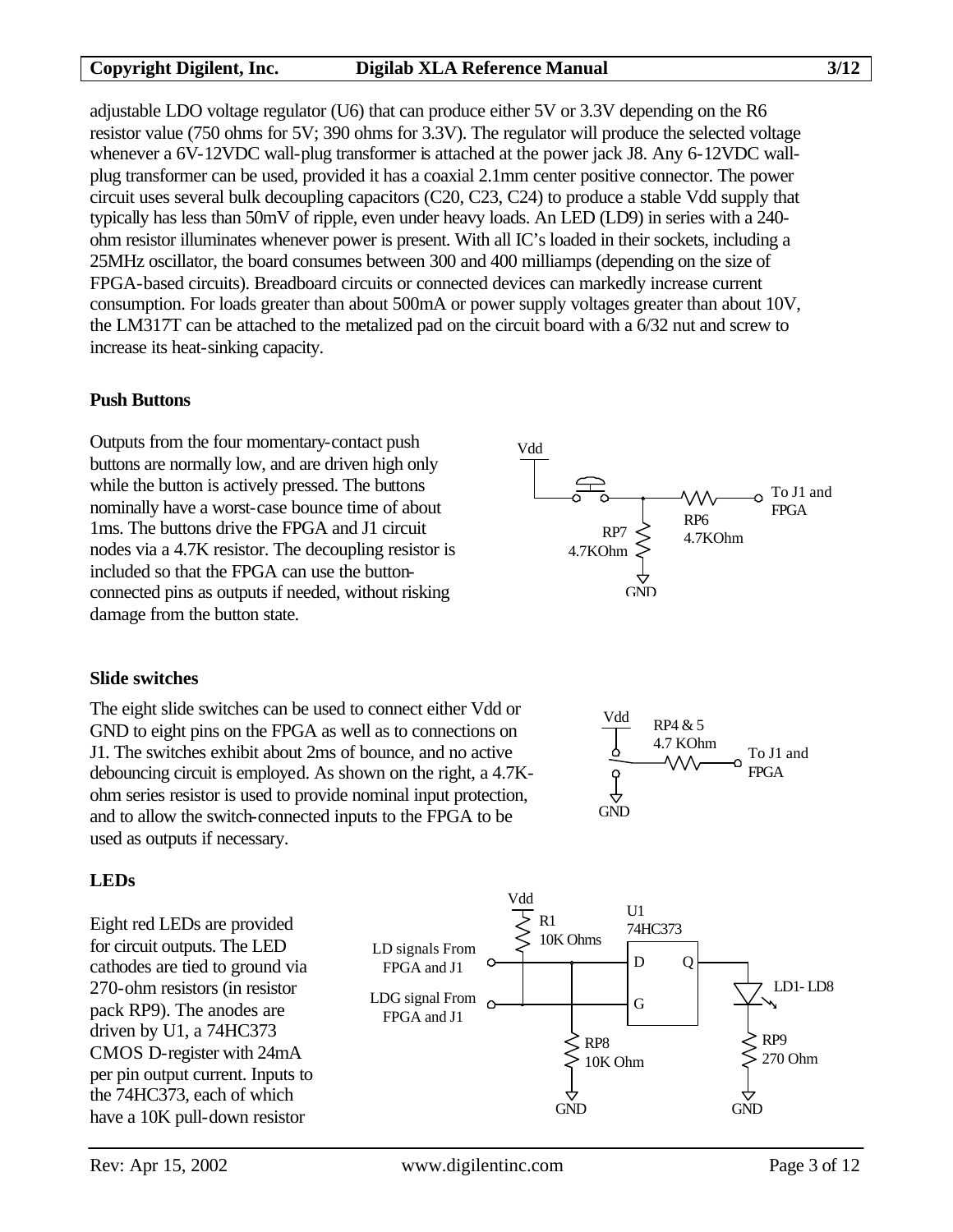#### **Copyright Digilent, Inc. Digilab XLA Reference Manual 4/12**

(RP8), arise from a common circuit node tied to both the FPGA and connections on J1. Thus, care should be taken not to drive the LED inputs from both the J1 connector and from the FPGA simultaneously. A 74HC373 is used so that the LED drive signals can be decoupled from the FPGA, allowing the LED pins on the FPGA to serve a dual purpose if needed. The 74HC373 gate signal, which has a 10K pull-up (R1), can be driven from the FPGA or from a connection on J1.

#### **BNC connector**

The BNC connector is provided to allow easy connection to test and measurement equipment. Both the shield and the center post are connected only to pins on the J1 connector to allow maximum flexibility. In a typical use, the BNC shield will be connected to GND using a jumper wire in the J1 connector, and the center post will be connected to the desired circuit node (again using a jumper wire).



#### **Audio connector**

The two signals on the 1/8" audio connector are connected to pins on the J1 connector in order to allow easy connection of audio devices (e.g., speakers or microphones). Although the audio connector is a stereo connector, both channels have been tied into a common node. In typical use, the ASFT and ATIP signals will be connected to appropriate breadboard circuit nodes with jumper wire. To drive a speaker, these nodes can be tied to a dual-ended amplifier; to receive a microphone, they can be tied to a differential amplifier.



#### **PS2 connector**

The pin definitions for the PS2 connector are shown on the right. The clock and data signals (PS2C and PS2D) are connected to J2 (for easy connection of test and measurement equipment), and to the Xilinx FPGA. The PS2 signals are not routed to J1.





### 1 Data

 2 Reserved 3 GND

**PS2 Pin Definitions** Pin Function

- 4 Vdd
- 5 Clock
- 
- 6 Reserved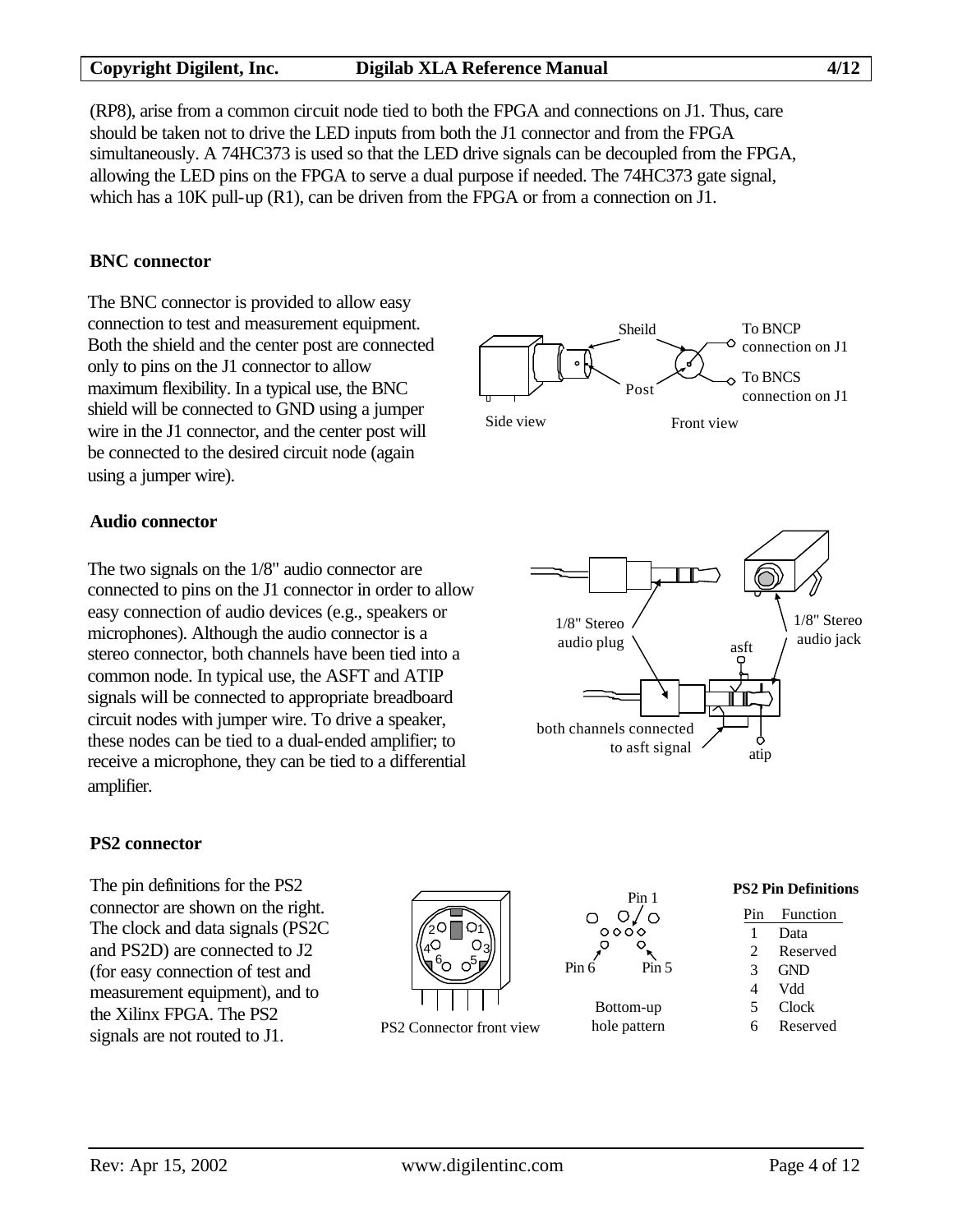#### **Serial Port**

Serial port signal definitions and connector and circuit details are shown below. The Digilab serial port is compatible with RS232 two-wire communication protocols; that is, only the RXD and TXD signals from the serial port are routed to the FPGA. When using the serial port to communicate with a computer, a two-wire protocol such as XON/XOFF must be used. Specified RS232 voltages are +12V to  $+3V$  for a logic "0" and  $-12V$  to  $-3V$  for a logic "1" (the "dead area" between  $-3v$  and  $+3v$  is designed to absorb line noise). The Digilab board uses a MAX202 RS232 voltage converter to convert these signals to 5VDC for a logic "1" and GND for a logic "0".

The two devices connected to either end of a serial cable are known as the Data Terminal Equipment (DTE) and the Data Communications Equipment (DCE). The DCE was originally conceived to be a modem, but now many devices connect to a computer as a DCE. A DTE device uses a male DB-9 connector, and a DCE device uses a female DB-9 connector. The DTE is considered the source of data, and the DCE the peripheral device. Two DTE devices can be connected via a serial cable only if lines two and three are crossed – this is known as a null modem cable. A DTE and DCE device can be connected with a straight-through cable. The XLA board is configured as a DCE device.



# **VGA connector**

The five standard VGA signals (Red, Green, Blue, Horizontal Sync, and Vertical Sync) are routed from the FPGA to the VGA connector and to the J2 header (the J6 header allows for easy connection of test and measurement equipment). Standard VGA R, G, and B signals are terminated with a 75-ohm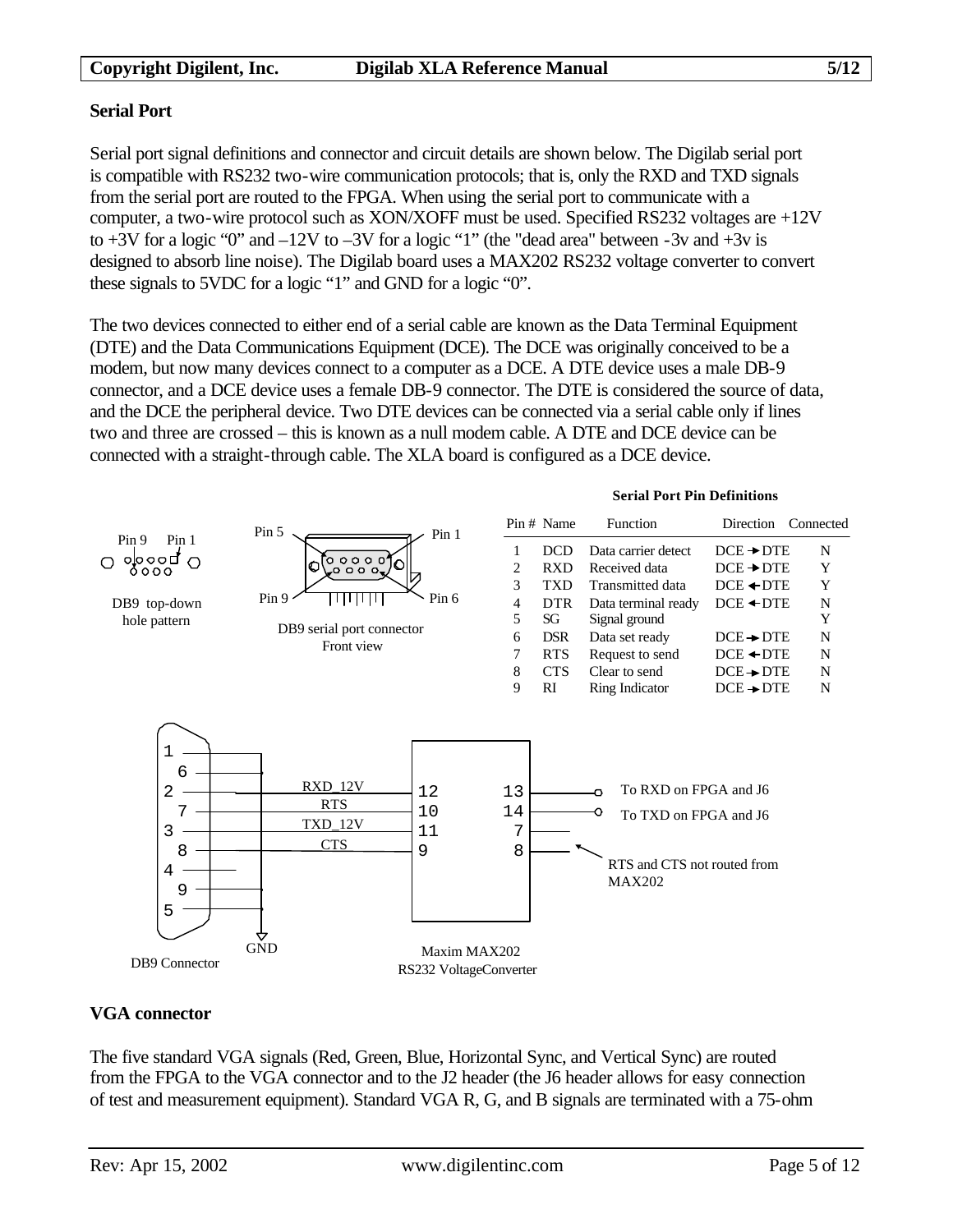pull-down resistor. As shown below, a 470-ohm series resistor drives the R, G, and B signals, and the resistor-divider that is formed ensures the video signals never exceed the VGA-specified maximum of 0.7VDC. Note that each color is either on or off, which allows for eight different colors.



#### **Parallel Port**

All parallel port signals except pin 15 (SPP Error), pin 12 (SPP paper out), and pin 13 (SPP Select) are routed. Although the signal names reflect the Enhanced Parallel Port (EPP) mode, any protocol can be used for data transfer. Note that the full ECP protocol (including pin15) can be used if DB25 pin 15 is connected to one of the "open" signals on the FPGA  $(O1 - O5)$ . All signals are also available at the J3 header for easy test and measurement equipment connection. All signals use 220 ohm series resistors to dampen possible line reflections and decouple the 5VDC port lines from the

| Pin   | <b>EPP</b> signal    | <b>EPP Function</b>          |  |  |
|-------|----------------------|------------------------------|--|--|
| 1     | Write Enable (O)     | Low for read, High for write |  |  |
| $2-9$ | Data bus $(B)$       | Bidirectional data lines     |  |  |
| 10    | Interrupt $(I)$      | Interrupt/acknowledge input  |  |  |
| 11    | Wait $(I)$           | Bus handshake; low to ack    |  |  |
| 12    | Spare                | <b>NOT CONNECTED</b>         |  |  |
| 13    | Spare                | <b>NOT CONNECTED</b>         |  |  |
| 14    | Data Strobe (O)      | Low when data valid          |  |  |
| 15    | Spare                | NOT CONNECTED                |  |  |
| 16    | Reset(O)             | Low to reset                 |  |  |
| 17    | Address strobe $(O)$ | Low when address valid       |  |  |
| 18-25 | <b>GND</b>           | System ground                |  |  |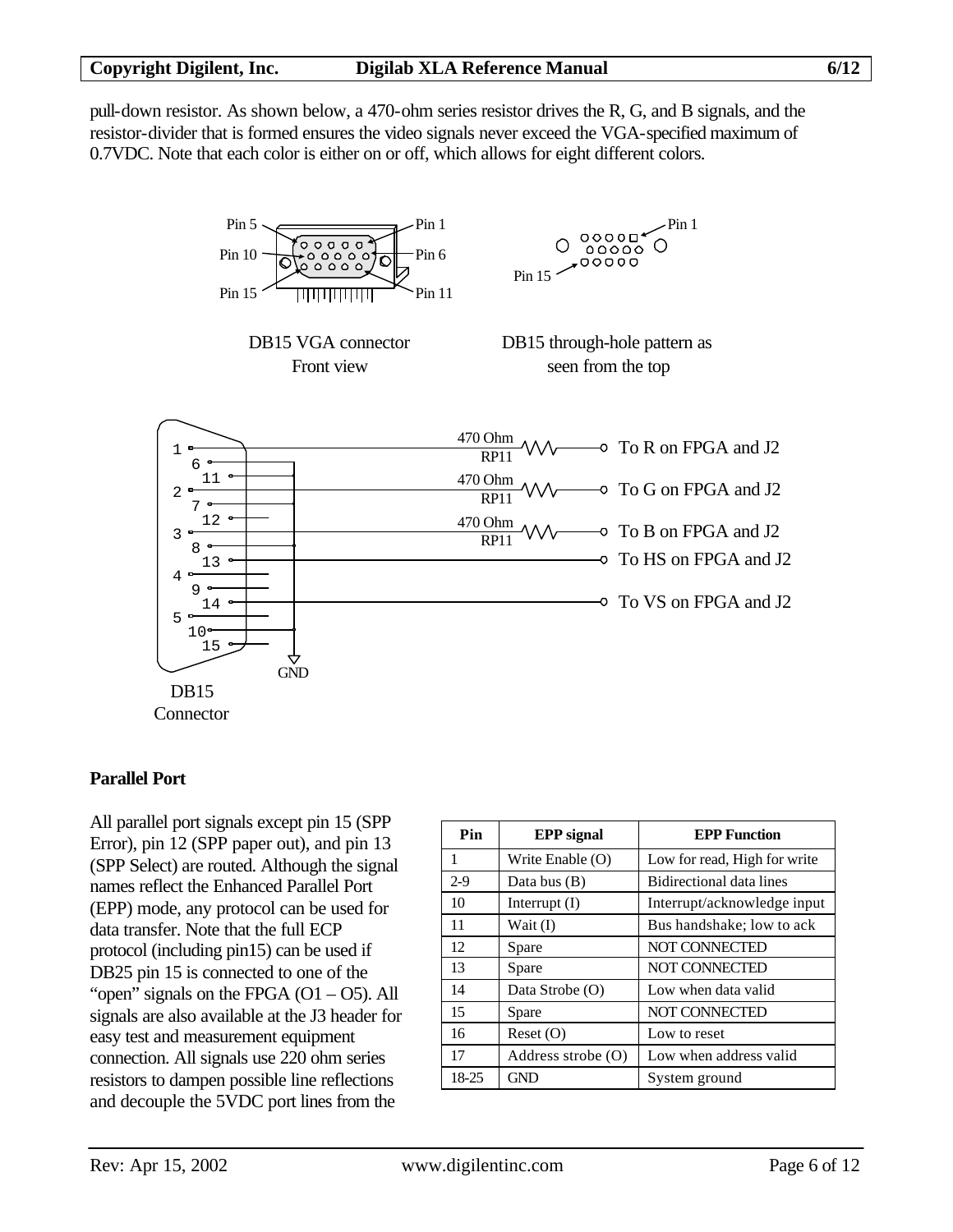possible 3.3VDC Digilab Vdd voltage. The Xilinx programming circuit, discussed in the following section, also uses the parallel port connector. Refer to that discussion for more information regarding the parallel port circuit.



#### **Xilinx Programming Circuit**

The programming circuit (below) has been designed to accommodate a standard parallel cable and the Xilinx xchecker configuration protocol. The parallel cable will be auto-detected from with the Xilinx project manager, so that no external programming software is required. If the cable is not automatically detected the first time the Xilinx software is run with the board, it may be necessary to manually set the cable type in the Xilinx Design Manager "communications" pull-down menu.

The xchecker interface uses the DB25 connector and a standard parallel cable to connect to the FPGA programming port (readback functions are not supported). 4.7K pull-ups are provided on the PROG, INIT, and DONE signals. The parallel port interface serves both programming and functional needs. A circuit has been designed that allows the port to be manually switched from programming mode to port mode. Slide-switch SW9, located near the parallel port connector, can be placed in the "PROG" mode for programming and "PORT" mode to use the parallel port as a parallel port. Note that to program the FPGA and then use the parallel port, care must be taken in the application circuit design to not drive the port data signals until after the switch is moved to the "PORT" position. See the parallel port demo project at the Digilent website for more details.

The Digilab board can also accommodate a Xilinx SPROM in the 8-pin socket labeled ROM. To program from the ROM, load the ROM into the socket, place SW9 in the "PORT" position, and apply power to the board.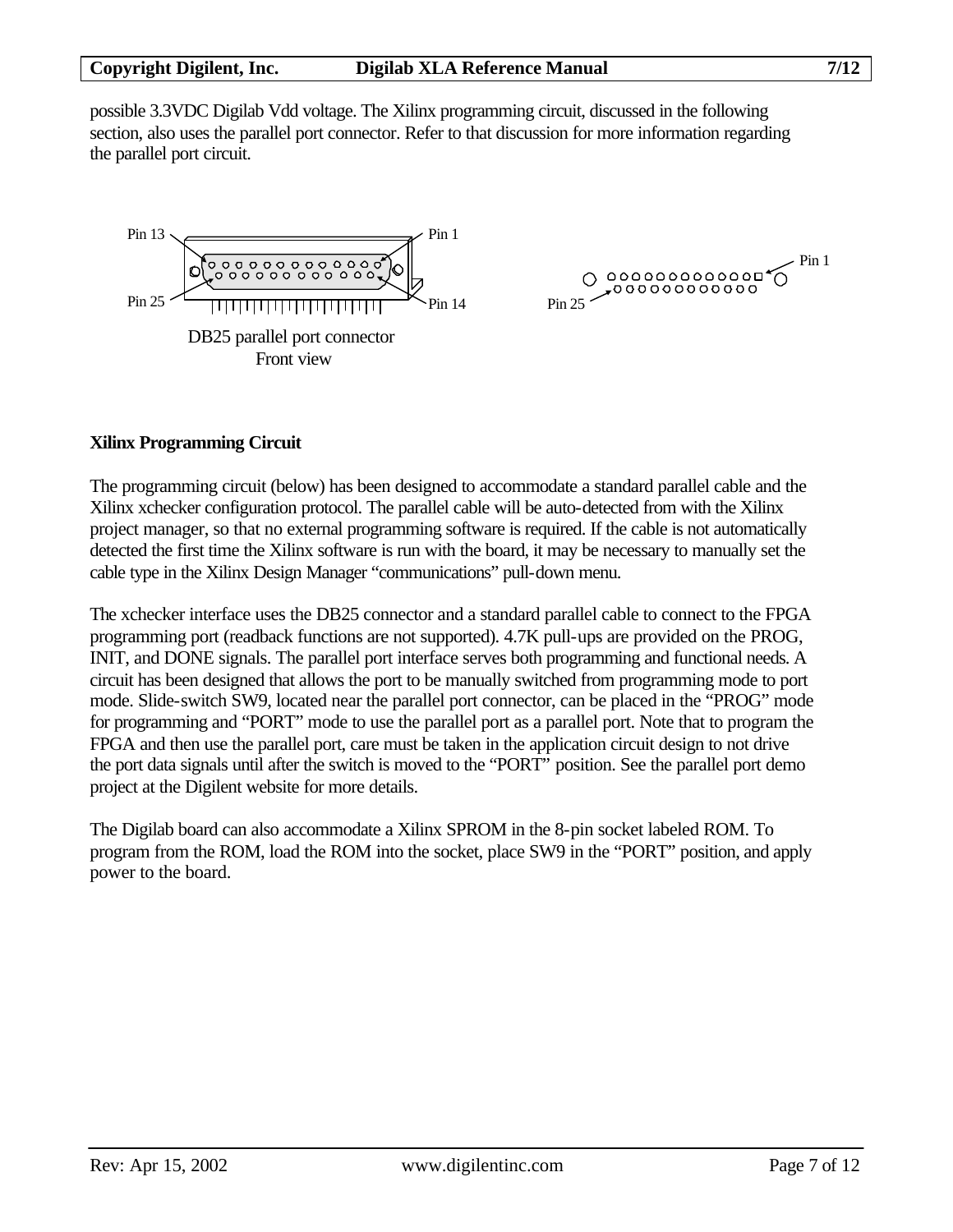

#### **Clocks and Resets**

Two half-size (i.e., 8-pin DIP) sockets designated CLK1 and CLK2 have been provided near the FPGA for system clocks. Two clocks have been provided to accommodate peripherals that demand particular clocks (e.g., the VGA and serial devices), while still allowing a general system clock. CLK1, attached to the Spartan PGCK1 input, is considered the primary clock (pin 13), and CLK2 has been routed to the PGCK2 input (pin 35). No special system reset circuits have been provided – typically, one of the buttons is used as a functional system reset.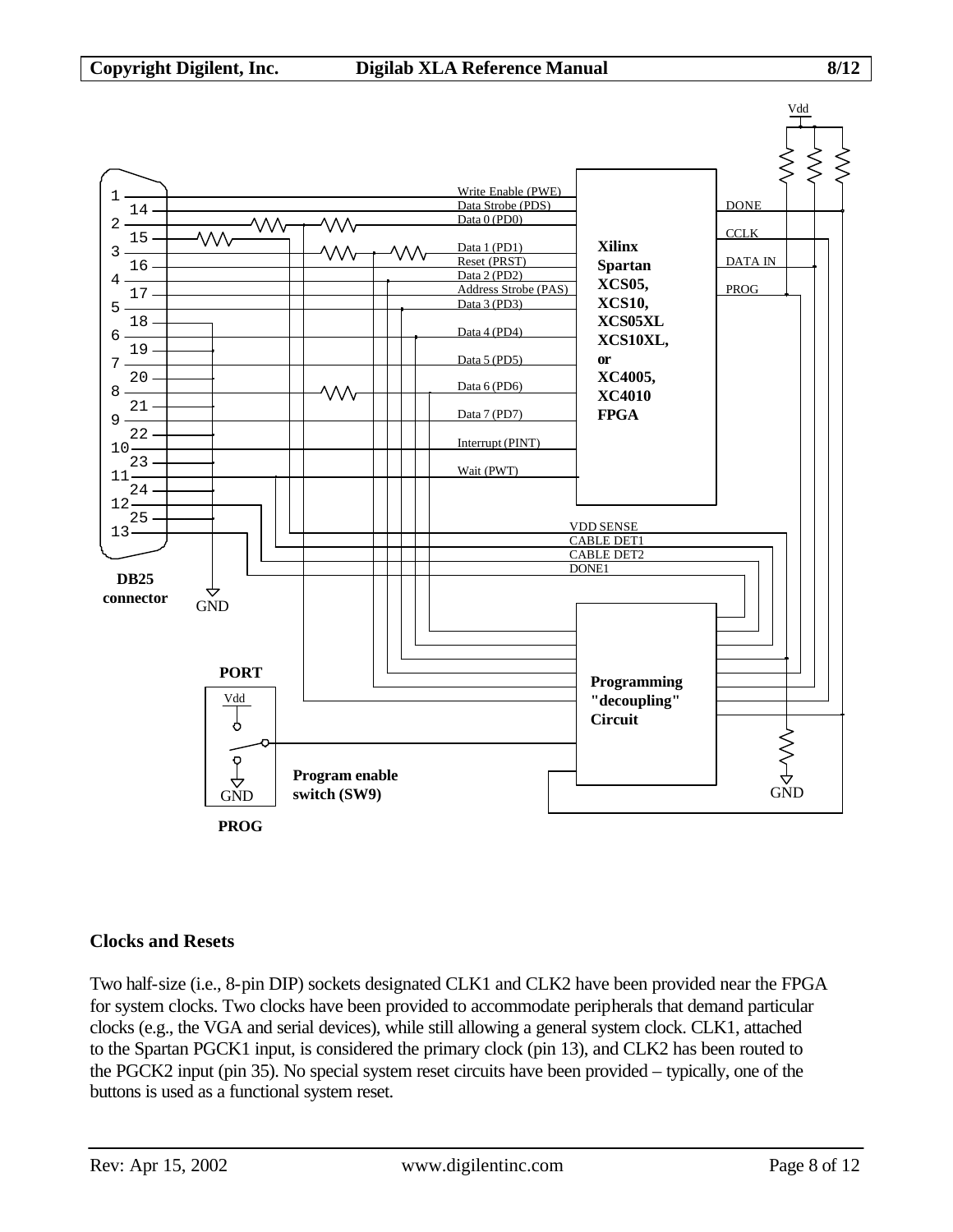#### **Data access connectors (J1, J2, J3)**

J1 is a 72-pin socket connector that allows easy access to all Digilab signals for breadboarding purposes. All J1 pin definitions are provided in silk-screen labels immediately adjacent to the connector. In its intended use, individual wire-jumpers can be inserted into socket pins on J1 and into the breadboard area, thereby connecting breadboard circuit devices to the Digilab circuits. Note that J1 has seven pins providing GND connections and seven providing Vdd connections – these provide breadboard circuit with easy access to Vdd and GND.

J2 and J3 are single-row header connectors intended to allow easy connection of test and measurement equipment. Both J2 and J3 have GND pins that can serve as references for test and measurement equipment. All pins definitions are provided in silk-screen labels immediately adjacent to the connectors.

Schematic representations of the J1, J2, and J3 header connectors follow. Refer to the table of signal definitions provided earlier in this section.

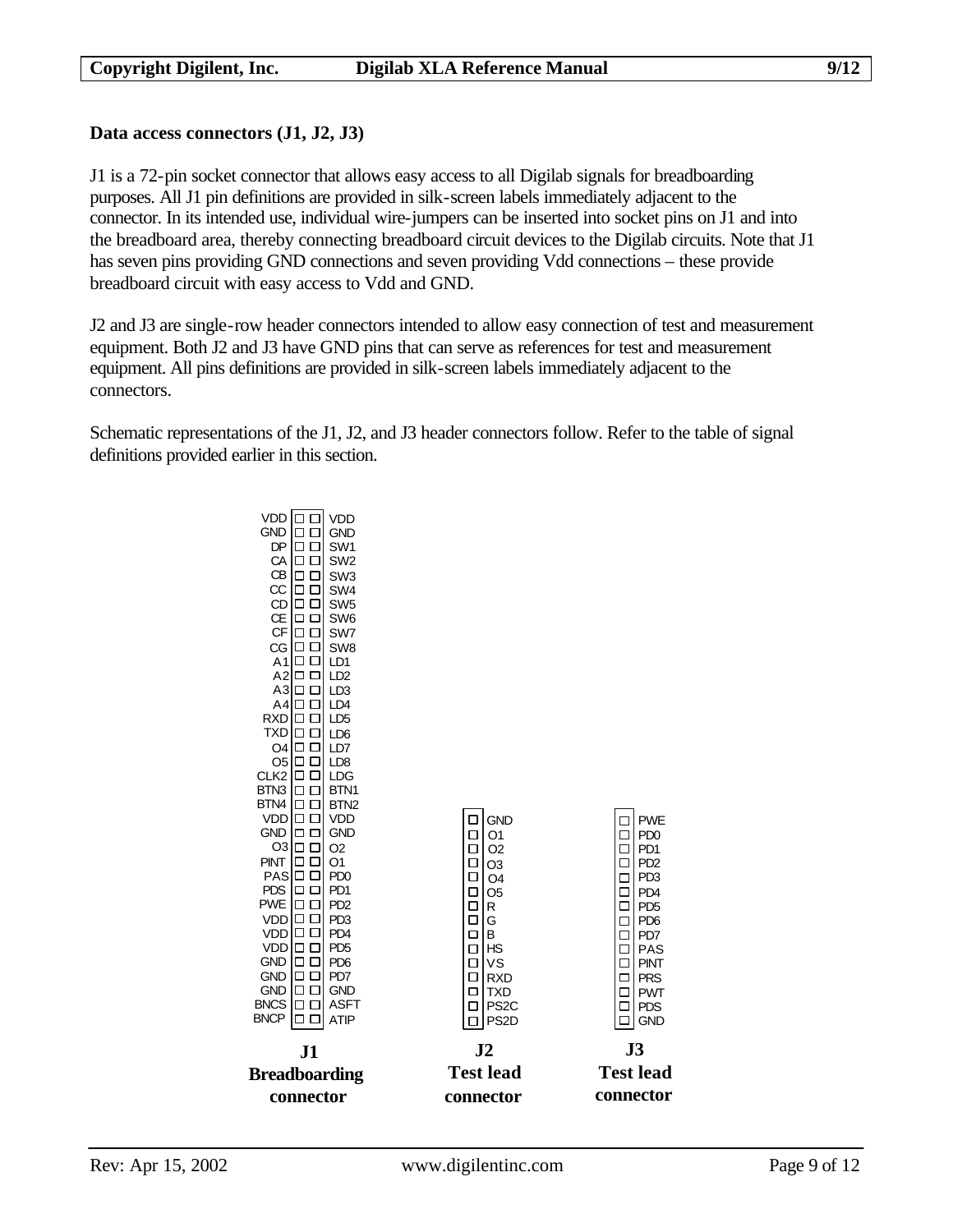### **FPGA**

The Digilab board can accommodate a Xilinx Spartan XCS05, XCS10, XCS05XL, and XCS10XL FPGA in the 84-pin PLCC socket (the XL parts require a 390 ohm R6 for 3.3V operation). Any of these SRAM-based FPGA's may be programmed using a parallel cable or an SPROM (see above). The parallel cable provides an inexpensive programming solution that is compatible with the Xilinx CADtool cable detection software, so that the FPGA can be programmed without leaving the Xilinx environment. Refer to the Xilinx Spartan data sheet (http://www.xilinx.com/partinfo/spartan.pdf) for technical data regarding the FPGA's.

The table on the right shows all FPGA pin connections. In this pin-list, gray boxes indicate dedicated pins that are not available for use. Italicized names indicate dual-purpose pins; for these pins, the Xilinx function is shown first followed by Digilab's assignment in parenthesis.

Some FPGA signals, including the LED drive signals and the unassigned (or open) signals are available on the J1 prototyping connector. Care should be taken to ensure that these signals are not simultaneously driven by both the FPGA and by other drivers. If the FPGA is loaded in the U3 socket and external circuits must drive these signals, it would be best to tri-state the FPGA signals.

The parallel port connector can be used as the FPGA programming port or as a parallel port. When downloading a circuit that drives the parallel port data signals, ensure that the signals are not driven until SW9 has been moved to the PORT position. See the parallel port demo project on the Digilent web site.

|                | $\text{Pin}\#$ Function |                 | $\text{Pin}\#$ Function |        | <b>Pin # Function</b> |
|----------------|-------------------------|-----------------|-------------------------|--------|-----------------------|
| $\mathbf{1}$   | <b>GND</b>              | 29              | O <sub>1</sub>          | 57     | BTN3                  |
| $\overline{2}$ | Vdd                     | $\overline{30}$ | M1_NC                   | 58     | BTN <sub>2</sub>      |
| 3              | <b>PWE</b>              | 31              | <b>GND</b>              | 59     | BTN1                  |
| $\overline{4}$ | PD <sub>0</sub>         | 32              | <b>MODE</b>             | 60     | LD <sub>8</sub>       |
| 5              | PD1                     | 33              | <b>Vdd</b>              | 61     | LD7                   |
| 6              | PD <sub>2</sub>         | 34              | $M2$ <sub>_NC</sub>     | 62     | LD <sub>6</sub>       |
| $\tau$         | PD <sub>3</sub>         | 35              | CLK <sub>2</sub>        | 63     | Vdd                   |
| 8              | PD4                     | $\overline{36}$ | O <sub>2</sub>          | 64     | <b>GND</b>            |
| 9              | <b>PAS</b>              | 37              | O <sub>3</sub>          | 65     | LD <sub>5</sub>       |
| 10             | <b>PRS</b>              | 38              | A <sub>4</sub>          | 66     | LD4                   |
| 11             | Vdd                     | 39              | A <sub>3</sub>          | 67     | LD3                   |
| 12             | <b>GND</b>              | 40              | A2                      | 68     | LD2                   |
| 13             | CLK1                    | 41              | INT (O4)                | 69     | LD1                   |
| 14             | <b>PDS</b>              | 42              | Vdd                     | 70     | LDG                   |
| 15             | <b>PWT</b>              | 43              | <b>GND</b>              | 71     | DIN(05)               |
| 16             | PD <sub>5</sub>         | 44              | A1                      | 72     | DOUT(RXD)             |
| 17             | PD7                     | 45              | CG                      | 73     | <b>CCLK</b>           |
| 18             | PD <sub>6</sub>         | 46              | CF                      | 74     | Vdd                   |
| 19             | SW <sub>8</sub>         | 47              | CE                      | 75     | TXD (PINT)            |
| 20             | SW7                     | 48              | CD                      | 76     | <b>GND</b>            |
| 21             | <b>GND</b>              | 49              | CC                      | 77     | $\mathbf R$           |
| 22             | Vdd                     | 50              | CB                      | $78\,$ | $\overline{G}$        |
| 23             | SW <sub>6</sub>         | 51              | CA                      | 79     | $\, {\bf B}$          |
| 24             | SW <sub>5</sub>         | 52              | <b>GND</b>              | 80     | HS                    |
| 25             | SW4                     | $\overline{5}3$ | <b>DONE</b>             | 81     | <b>VS</b>             |
| 26             | SW <sub>3</sub>         | 54              | Vdd                     | 82     | PS <sub>2C</sub>      |
| 27             | SW <sub>2</sub>         | $\overline{55}$ | <b>PROG</b>             | 83     | PS <sub>2</sub> D     |
| 28             | SW1                     | 56              | BTN4                    | 84     | <b>PINT</b>           |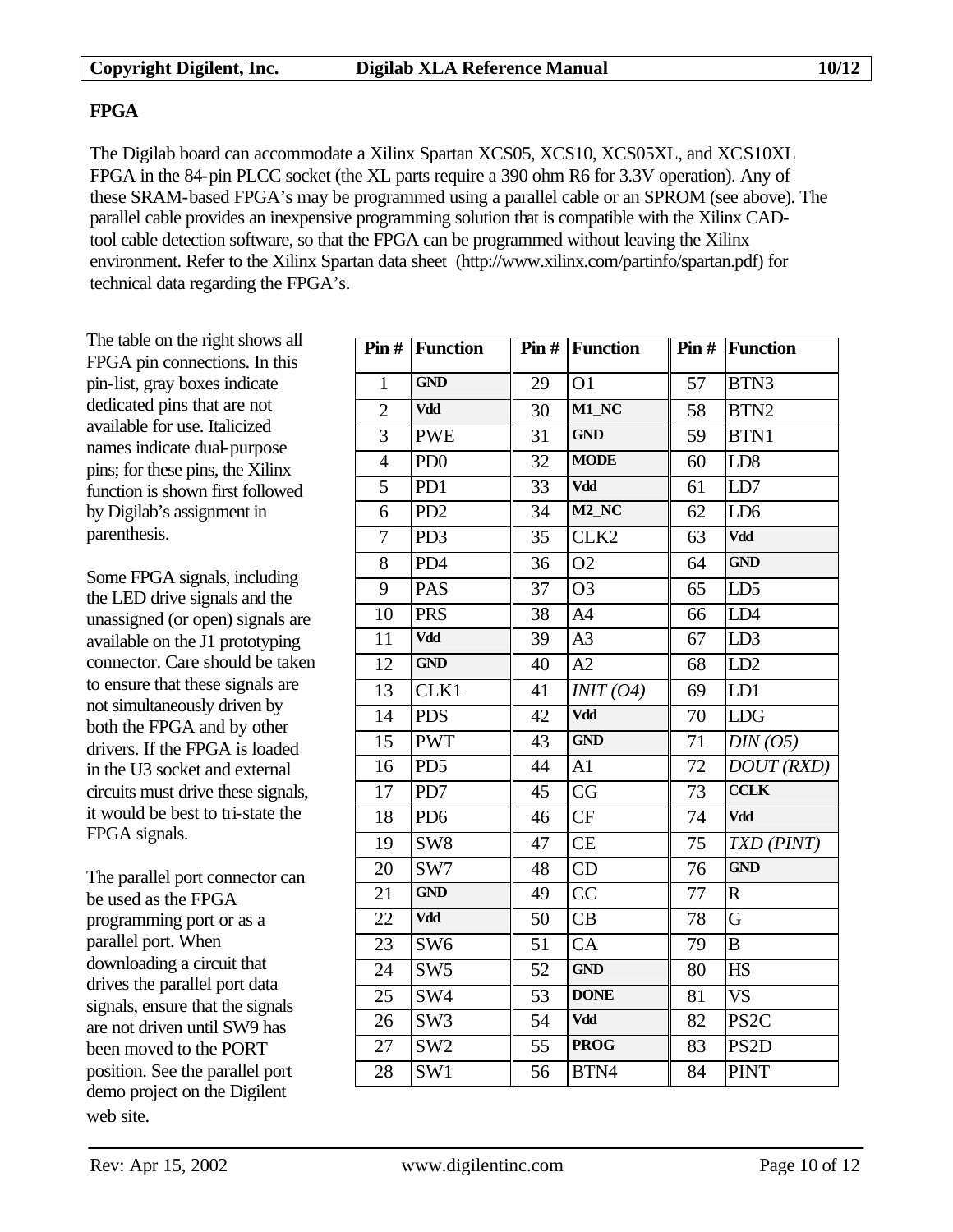Any CAD-tool-designed circuit that requires fewer than about  $5K - 10K$  gates can be programmed into the Xilinx FPGA. However, the circuit description must first be transformed into the format required by the FPGA. This transformation proceeds in several steps, typically beginning with an EDIF, VHDL, or Verilog file format and ending with a Xilinx "bit" file format. Xilinx (of course) produces a tool that accomplishes this transformation, which is available in the Xilinx Alliance and Foundation products (see the Xilinx web site). Although other methods of transforming files may be available, only the Xilinx solution has been used with the Digilab board. Although the use of the Xilinx tools is beyond the scope of this document, Xilinx has several good tutorials and helpful documentation available at their web site.

All signals on the Digilab board that connect the buttons, switches, and LEDs to the J1 connector are connected to the Xilinx FPGA chip as well. Any circuit implemented in the FPGA can use the buttons and switches as inputs and the LEDs as outputs. When the Digilab board was fabricated, the buttons, switches, and LEDs were connected to particular pins on the FPGA (see the table in the previous section for all FPGA pin definitions). To connect an FPGA-based circuit to these devices, you must include information in your schematic to "map" circuit inputs and outputs to particular FPGA pins. Mapping is accomplished by including special components in your schematic called IPADs, IBUFs, OPADs and OBUFs. These components exist solely to allow you to define physical pin connections, and so they only need be used in circuit schematics that you intend to download.

Once you have a complete and error-free schematic, you may add IBUFs and IPADs to all inputs, and OBUFs and OPADs to all outputs. Then, the IPADs and OPADs can be connected to particular pins by double-clicking the pads and entering the "LOC" parameter and pin number in the appropriate fields (Name and Description, respectively). In the example circuit below, two switches (SW1 on pin P28 and SW2 on pin P27) are connected via an AND gate to LED1 (LD1 on pin P69). If this circuit were downloaded to the FPGA, then LD1 would illuminate whenever SW1 and SW2 were asserted.

> For simulation purposes, labes can be added to wires between the IBUF's and the circuit. Labels are added by doule-clicking the wire and entering the name in the dialog box.





Once all IPADs, IBUFs, OPADs, and OBUFs have been added and edited with pin locations, you can begin the implementation process by choosing the "Implementation" button from the Xilinx main screen. In the first dialog box that appears, choose Yes to update the netlist from the schematic editor. In the second dialog box, make sure the device is S10PC84 and speed is 3 before proceeding; the version and revision names can use the defaults. Press the Run button, and then wait for the status window showing Translate, Map, Place & Route, Timing, and Configure processes to terminate. Before proceeding, make sure that the Digilab board is powered on and connected to the PC via the parallel cable, and that SW9 is in the PROG position. Then select the Programming option from the Xilinx main window, and "hardware debugger" from the subsequent dialog box. The cable should be